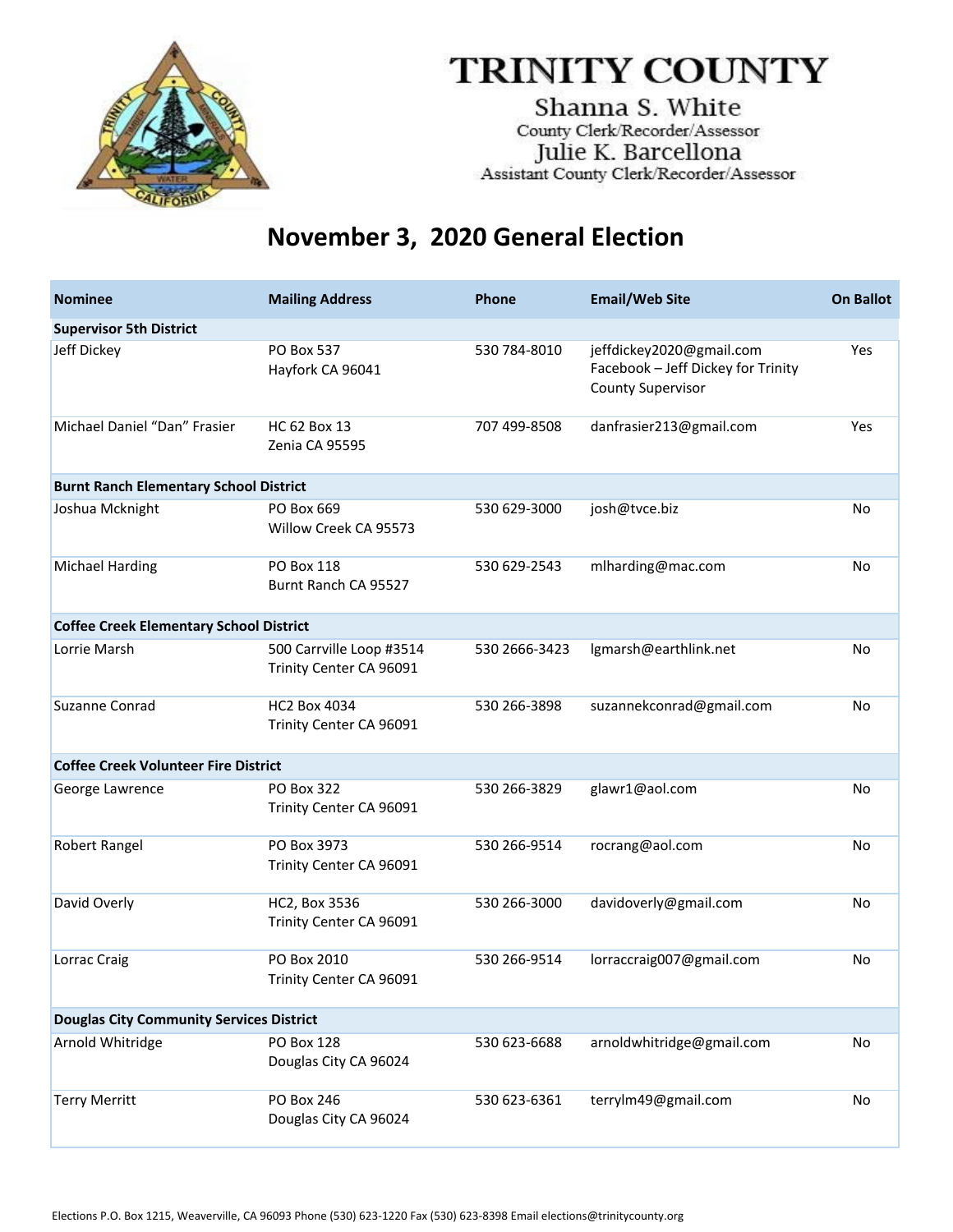

Shanna S. White County Clerk/Recorder/Assessor Julie K. Barcellona Assistant County Clerk/Recorder/Assessor

#### **November 3, 2020 General Election**

| <b>Nominee</b>                                                | <b>Mailing Address</b>                         | <b>Phone</b> | <b>Email/Web Site</b>     | <b>On Ballot</b> |  |
|---------------------------------------------------------------|------------------------------------------------|--------------|---------------------------|------------------|--|
| <b>Douglas City Elementary School District</b>                |                                                |              |                           |                  |  |
| Alicia DeLange                                                | PO Box 315<br>Douglas City CA 96024            | 530 623-6350 |                           | <b>No</b>        |  |
| Amy Curry                                                     | <b>PO Box 405</b><br>Douglas City CA 96024     | 530 623-6350 | acurry@tcoek12.org        | No               |  |
| <b>Greater Hayfork Valley Parks &amp; Recreation District</b> |                                                |              |                           |                  |  |
| <b>Tyler Crough</b>                                           | PO Box 839<br>Hayfork CA 96041                 | 530 280-9770 | tcrough@gmail.com         | <b>No</b>        |  |
| <b>Keith Rohrs</b>                                            | PO Box 1062<br>Hayfork CA 96041                | 530 356-2211 | keith.rohrs@usda.gov      | No               |  |
| Megan Rourke                                                  | PO Box 1825<br>Hayfork CA 96041                | 530 628-6097 | meganlynrourke2@gmail.com | <b>No</b>        |  |
| <b>Hayfork Fire Protection District</b>                       |                                                |              |                           |                  |  |
| <b>Robert Drain</b>                                           | PO Box 85<br>Hayfork CA 96041                  | 530 410-1933 | taddrain@yahoo.com        | <b>No</b>        |  |
| <b>Hyampom Community Services District</b>                    |                                                |              |                           |                  |  |
| Carol Anne Minor                                              | PO Box 29<br>Hyampom CA 96046                  | 530 628-4523 | cminor@fmasi.com          | <b>No</b>        |  |
| Sharron Parra                                                 | PO Box 72<br>Hyampom CA 96046                  | 530 628-5905 | denny1@wildblue.net       | No               |  |
| Larry Murray                                                  | PO Box 6<br>Hyampom CA 96046                   | 530 628-9530 | stouseymurray@yahoo.com   | <b>No</b>        |  |
| Cynthia Boche                                                 | PO Box 173<br>Hyampom CA 96046                 | 530 736-4068 | cbouche@gmail.com         | No               |  |
| <b>Junction City Elementary School District</b>               |                                                |              |                           |                  |  |
| Nancy Barnes                                                  | PO Box 281<br>Junction City CA 96048           | 530 623-6381 | nncbrns5@gmail.com        | No               |  |
| Megan Curran                                                  | 7401 Canyon Creed Rd<br>Junction City CA 96048 | 530 623-6381 | meganzcurran@yahoo.com    | No               |  |
| Erin McCully                                                  | 31 Lake Road<br>Junction City CA 96048         | 530 623-2355 | patandsarahsmom@yahoo.com | No               |  |

Elections P.O. Box 1215, Weaverville, CA 96093 Phone (530) 623‐1220 Fax (530) 623‐8398 Email elections@trinitycounty.org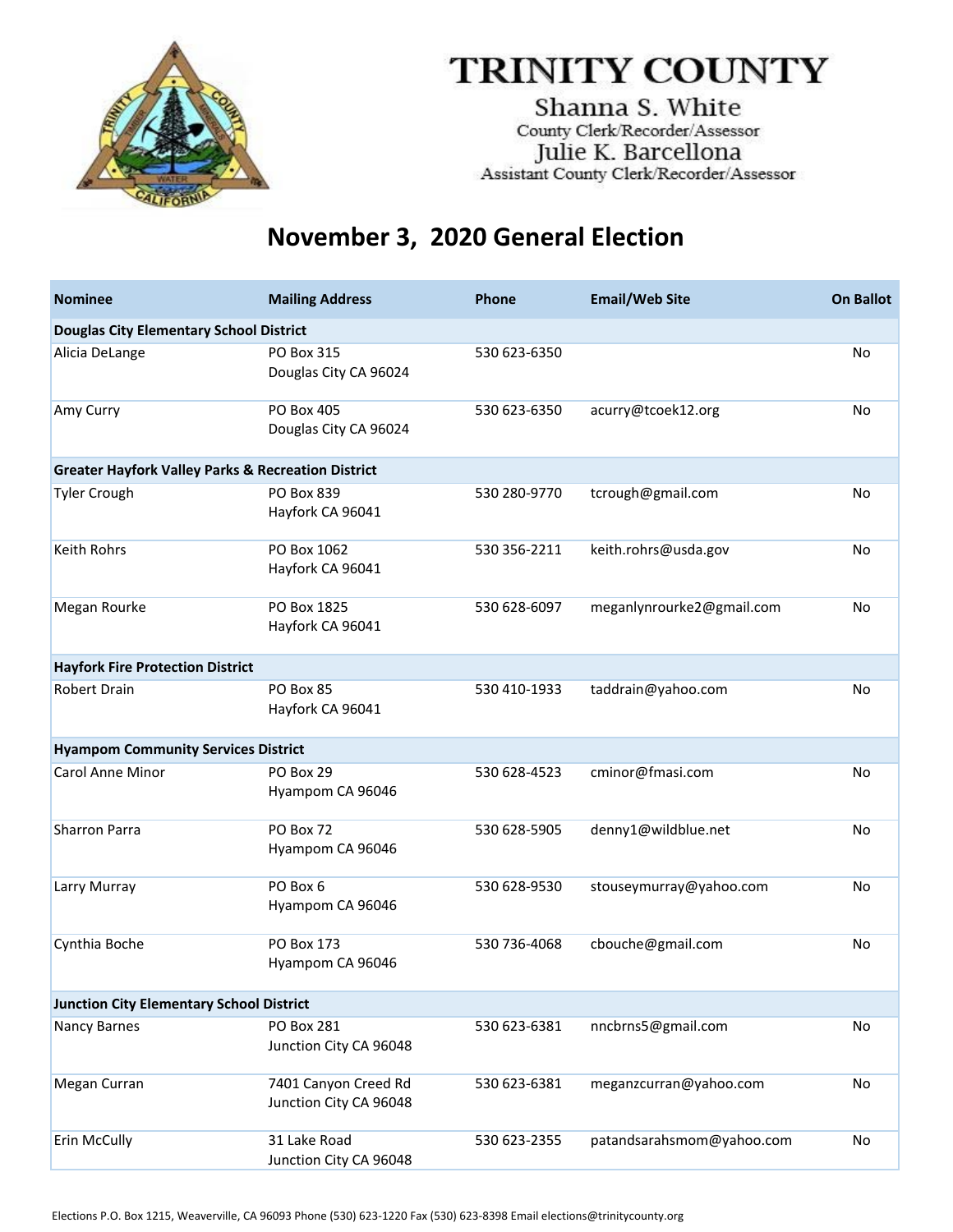

Shanna S. White County Clerk/Recorder/Assessor Julie K. Barcellona<br>Assistant County Clerk/Recorder/Assessor

#### **November 3, 2020 General Election**

| <b>Nominee</b>                                  | <b>Mailing Address</b>                     | <b>Phone</b> | <b>Email/Web Site</b>      | <b>On Ballot</b> |  |
|-------------------------------------------------|--------------------------------------------|--------------|----------------------------|------------------|--|
| Klamath Trinity Joint Unified School District   |                                            |              |                            |                  |  |
| Keduesche J Lara Colegrove                      | PO Box 99<br>Hoopa CA 95546                | 707 296-0102 | keduescha@gmail.com        | No               |  |
| Kathleen Hofacker                               | PO Box 505<br>Hoopa CA 95546               | 530 625-4450 | kehofacker58@gmail.com     | No               |  |
| Barbara McCovey                                 | HC 64 Site 6 Box 10<br>Hoopa CA 95546      | 707 951-1995 |                            | No               |  |
| Debbie Myers                                    | 9 Site 7<br>Hoopa CA 95546                 | 707 845-9396 | debbiemyers953@gmail.com   | No               |  |
| <b>Lewiston Community Services District</b>     |                                            |              |                            |                  |  |
| Jennilea Alles Brookins                         | PO Box 63<br>Lewiston CA 96052             | 530 623-0869 | jennileabrookins@gmail.com | <b>No</b>        |  |
| Joseph W. Kasper                                | PO Box 392<br>Lewiston CA 96052            | 530 380-2627 | artisticmischief@yahoo.com | No               |  |
| <b>Lewiston Elementary School District</b>      |                                            |              |                            |                  |  |
| Catherine Sidman                                | 1173 Lewiston Rd<br>Lewiston CA 96052      | 530 778-3984 |                            | No               |  |
| <b>Mountain Communities Healthcare District</b> |                                            |              |                            |                  |  |
| Sheree Beans                                    | PO Box 2711<br>Weaverville CA 96093        | 530 227-9205 | sheree.beans.rn@gmail.com  | No               |  |
| Paul Catanese                                   | <b>PO Box 425</b><br>Douglas City CA 96024 | 530 941-1120 | pcatanese@dhscott.com      | No               |  |
| <b>Mountain Valley Unified School District</b>  |                                            |              |                            |                  |  |
| Sidney Brown                                    | PO Box 1254<br>Hayfork CA 96041            | 530 739-3507 | russell_sidney2@yahoo.com  | Yes              |  |
| Angela Riggs                                    | PO Box 1357<br>Hayfork CA 96041            | 530 510-1849 | ariggs@mvusd.us            | Yes              |  |
| Kenneth Wiley                                   | PO Box 1312<br>Hayfork CA 96041            | 530 575-1405 | kennywiley2004@yahoo.com   | Yes              |  |
| Keith Wright                                    | PO Box 1113<br>Hayfork CA 96041            | 530 739-5508 | kwright@mvusd.us           | Yes              |  |

Elections P.O. Box 1215, Weaverville, CA 96093 Phone (530) 623‐1220 Fax (530) 623‐8398 Email elections@trinitycounty.org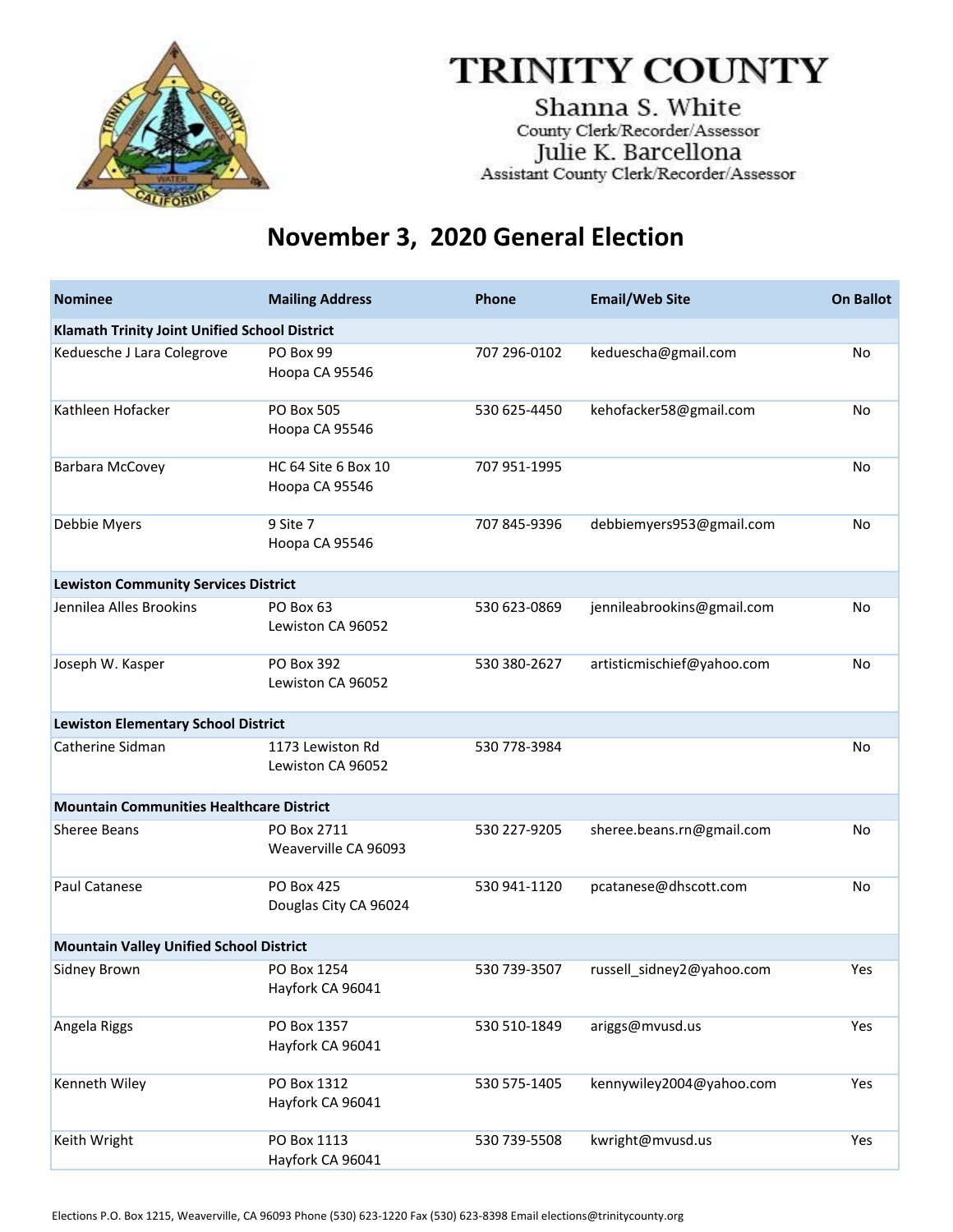

Shanna S. White County Clerk/Recorder/Assessor Julie K. Barcellona Assistant County Clerk/Recorder/Assessor

| <b>Nominee</b>                                                | <b>Mailing Address</b>                    | <b>Phone</b> | <b>Email/Web Site</b>   | <b>On Ballot</b> |  |
|---------------------------------------------------------------|-------------------------------------------|--------------|-------------------------|------------------|--|
| <b>Post Mountain Public Utilities District</b>                |                                           |              |                         |                  |  |
| Philip Kearney                                                | PO Box 1222<br>Hayfork CA 96041           | 530 628-5270 | pjkearney@fastmail.fm   | <b>No</b>        |  |
| Zach Jakubowski                                               | PO Box 1317<br>Hayfork CA 96041           | 303 596-3875 | zmjakubowski@gmail.com  | No               |  |
| <b>Ruth Lake Community Services District</b>                  |                                           |              |                         |                  |  |
| Jordan Emery                                                  | PO Box 63<br>Mad River CA 95552           | 916 212-1286 | j.emery916@gmail.com    | No               |  |
| <b>Brian Nicholson</b>                                        | 60 Littlefield Lane<br>Mad River CA 95552 | 707 574-6165 |                         | <b>No</b>        |  |
| Debra Sellman                                                 | 1064 Van Duzen Rd<br>Mad River CA 95552   | 707 574-6622 | dljsellman@yahoo.com    | No               |  |
| <b>Shasta Tehama Trinity Joint Community College District</b> |                                           |              |                         |                  |  |
| Stephen Bell                                                  | 4334 Chico St<br>Shasta Lake CA 96089     | 510 224-7218 | bcomputer1@aol.com      | Yes              |  |
| Rayola Pratt                                                  | PO Box 2010<br>Shasta CA 96087            | 530 243-5399 |                         | Yes              |  |
| Southern Trinity Joint Unified School District                |                                           |              |                         |                  |  |
| Spencer Laufer                                                | 4310 Zenia Lake Mt Rd<br>Zenia CA 95595   | 707 296-0824 | spencerlaufer@gmail.com | <b>No</b>        |  |
| Christopher Yarbrough                                         | 750 Highway 35<br>Bridgeville CA 95526    | 707 496-8337 | chris.yar1976@gmail.com | No               |  |
| <b>Trinity Alps Unified School District</b>                   |                                           |              |                         |                  |  |
| Lynne Gervasi                                                 | PO Box 1227<br>Weaverville CA 96093       | 530 410-5413 | lgervasi@tausd.org      | No               |  |
| Krista Gogan                                                  | PO Box 1227<br>Weaverville CA 96093       | 530 623-6224 | kgrogan@tausd.org       | No               |  |
| <b>Trinity Center Elementary School District</b>              |                                           |              |                         |                  |  |
| Martha Mullen                                                 | PO Box 305<br>Trinity Center CA 96091     | 530 266-3451 | martiem@tds.net         | No               |  |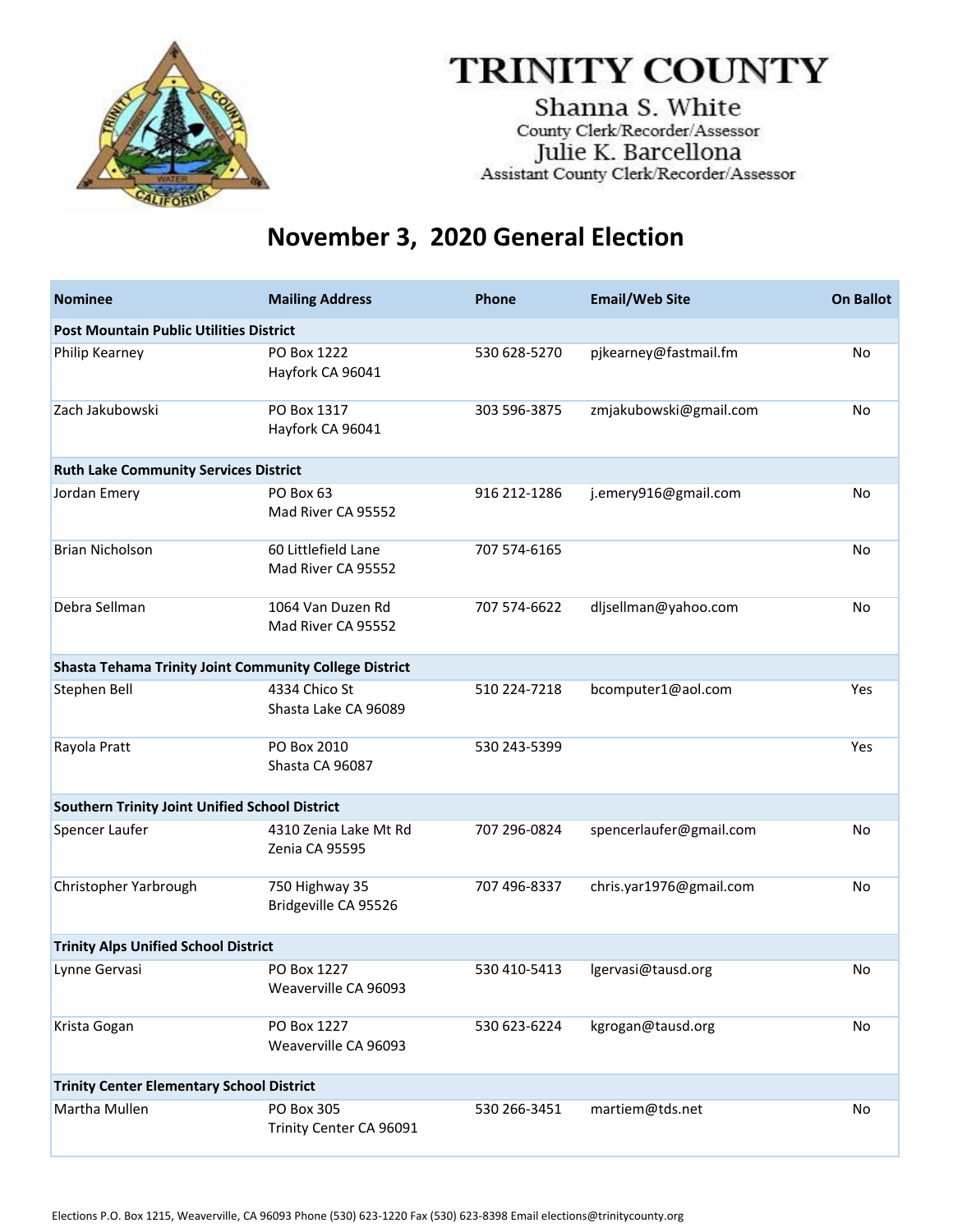

Shanna S. White County Clerk/Recorder/Assessor Julie K. Barcellona Assistant County Clerk/Recorder/Assessor

| <b>Nominee</b>                                    | <b>Mailing Address</b>                                  | <b>Phone</b> | <b>Email/Web Site</b>     | <b>On Ballot</b> |
|---------------------------------------------------|---------------------------------------------------------|--------------|---------------------------|------------------|
| <b>Trinity Center Community Services District</b> |                                                         |              |                           |                  |
| <b>Trish Wardrip</b>                              | PO Box 72<br>Trinity Center CA 96091                    | 707 616-1980 | twardrip72@gmail.com      | No               |
| Martha Mullen                                     | PO Box 305<br>Trinity Center CA 96091                   | 530 266-3451 | martiem@tds.net           | No               |
| <b>Trinity County Office of Education</b>         |                                                         |              |                           |                  |
| Randy Spencer                                     | HC2 Box 4792 Coffee Creek Rd<br>Trinity Center CA 96091 | 530 623-2861 | tcoedistrict1@tcoek12.org | No               |
| Michelle Myers                                    | <b>PO Box 735</b><br>Weaverville CA 96093               | 530 623-2861 | tcoedistrict2@tcoek12.org | No               |
| Sally Aldinger                                    | PO Box 1279<br>Hayfork CA 96041                         | 530 628-5066 | tcoedistrict3@tcoek12.org | No               |
| Melissa Nielsen                                   | <b>PO Box 175</b><br>Junction City CA 96048             | 530 623-2861 |                           | No               |
| <b>Trinity County Public Utilities District</b>   |                                                         |              |                           |                  |
| Kyle McDonald                                     | PO Box 648<br>Weaverville CA 96093                      | 530 739-8295 | kfmcdonald1@gmail.com     | Yes              |
| Kelli Gant                                        | <b>PO Box 387</b><br>Trinity Center CA 96091            | 530 266-3568 | kgant@tangella.com        | Yes              |
| Andrew Johnson                                    | <b>PO Box 505</b><br>Weaverville CA 96093               | 651 494-2481 | andrewjohnson97@gmail.com | Yes              |
| <b>Thomas Walz</b>                                | <b>PO Box 524</b><br>Weaverville CA 96093               | 530 623-3951 | twalz4038@gmail.com       | <b>Yes</b>       |
| <b>Alex Cousins</b>                               | PO Box 3084<br>Weaverville CA 96093                     | 530 526-2532 | acousins@trinitypud.com   | Yes              |
| Kristiana Wright                                  | <b>PO Box 707</b><br>Weaverville CA 96093               | 319 371-5248 | anawright04@gmail.com     | Yes              |